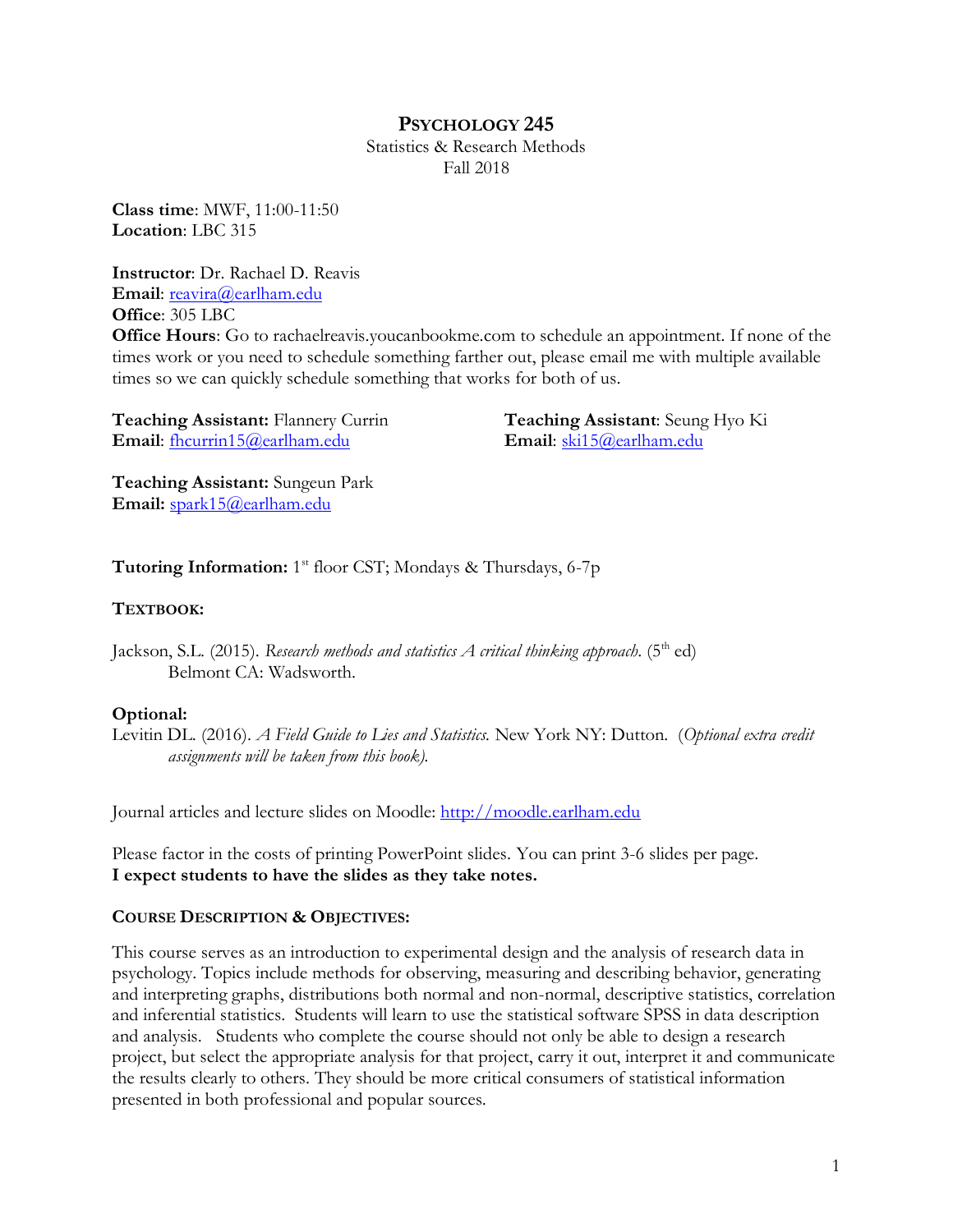This course is designed as a required sophomore level course for psychology and neuroscience majors, and an elective for other social science students who might be interested. This course fulfills the Analytical (Quantitative) Reasoning General Education requirement.

# **SPECIFIC COURSE GOALS**

By the end of the semester, you should be able to:

- 1. Identify strengths and weaknesses in research design and understand how those affect interpretations of data.
- 2. Select the appropriate statistical test based on the data and research question.
- 3. Conduct the appropriate statistical test using SPSS.
- 4. Write the results of a study in a properly formatted APA-style paper, following the conventions of Psychology and Neuroscience.

## **EARLHAM LEARNING GOALS**

- **Communicate**
	- o Students will communicate their knowledge and critical thinking primarily through lab reports, exams, and homework.
- **Investigate**
	- o Students will investigate research questions using increasingly complex study designs and through brief literature reviews.
- **Apply**
	- o Students will apply their statistical and research knowledge to research questions and begin to learn how to conduct research independently. Psychology and neuroscience majors will continue to apply these skills in their subsequent research courses and their senior research project.

# **COURSE CREDIT EXPLANATION**

Successful completion of PSYC 245 will result in 3 academic credits. The class meets for roughly three hours per week. For each hour spent in class, students are expected to study/prepare for a minimum of two additional hours. This is **federally defined** and a college-wide expectation. Thus, for three credits, students are expected to be in class for (almost) three hours a week and preparing outside of class for six hours a week, for a minimum of 9 per week.

# **EVALUATION**

Your final grade will be based on attendance/participation, lab reports, problem sets, homework, quizzes, and exams.

## **REQUIRED READINGS**

A basic list of chapters is provided on this syllabus. However, throughout the semester some of these may be altered. **The most up-to-date list of readings will be on Moodle (which may include journal articles as well).** Readings will come from your text, be posted on Moodle, or can be accessed from the Earlham library's website. **It is expected that you will have completed the readings listed on Moodle for a specific date before coming to class on that day.** To test whether you have read your syllabus, please email me a picture of a rabbit during the first week of class.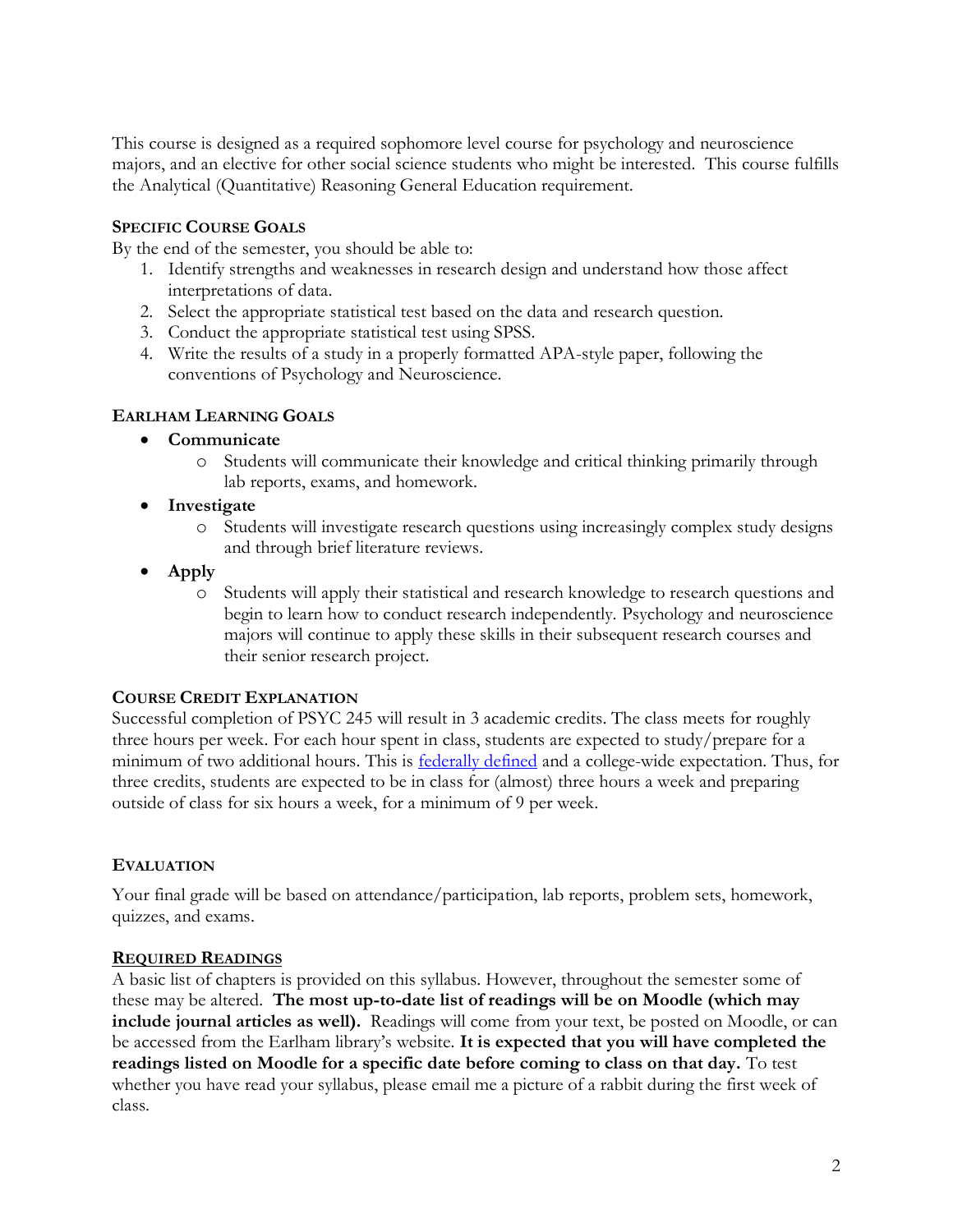## **PARTICIPATION & ATTENDANCE**

Students are expected to participate in all class activities, which may include in-class discussions, demonstrations, working through statistical problems, and more. Regular attendance and participation in activities will be critical to your enjoyment and mastery of the material and will be expected from everyone. Students who are on their phones or decline to participate in activities/discussions will not receive credit for that day. Attendance will be taken every day. The information in this class is cumulative—kind of like a language class. If you miss a lecture, the next one may not make much sense. However, I **do not want you to come to class sick**. Therefore, you may still get attendance/participation credit by watching the recorded lecture and writing a three-paragraph, well-thought-out reaction to the day's lecture. Any day that there is an activity or worksheet, you will have to complete those and show me or send me a scanned copy. The lecture summary and any missed worksheets are due within five days of the missed class. Some activities will have to be made up by meeting with a TA and working through an activity. You must meet with your TA for at least 15 minutes. Discussion/activity make-ups, including meeting with a TA must be completed within one week of the missed class. This policy applies to students missing class for Earlham activities, including sports. If you miss a day for sports, you will need to complete the make-up requirement to receive credit.

Attendance and participation will be worth **51 points** in total, with attendance counting for 41 points & participation counting for 10 points. Average participation will result in a participation grade of 7.5. Students whose participation is below average will receive less; students whose participation is above average will receive more.

**Course-Specific Goals: 1-4; Earlham Goals: communicate, investigate, apply**

## **PROBLEM SETS**

Problem sets will be assigned that will require you to use SPSS statistical software. These problem sets are designed to assess your ability to use SPSS to analyze the data and then to interpret the analysis.

Problem Sets are worth **100 points**. **Course-Specific Goals: 1 – 3; Earlham Goals: apply**

#### **LAB REPORTS**

Lab reports are designed to assess your ability to communicate in the style of the American Psychological Association (APA style) the method and results of experiments and interpret those results appropriately drawing on the relevant psychological literature. APA style reports will get longer as the semester proceeds. Later reports will be weighted more heavily than earlier reports. Lab Reports are worth **125 points**.

**Course-Specific Goals: 1 – 4; Earlham Goals: communicate, investigate, apply**

## **HOMEWORK**

All odd-numbered **Chapter Exercise** problems have answers in the back of the text. I strongly recommend you do all the odd-numbered problems. I will assign a few even numbered problems as homework. You must turn homework assignments in at the beginning of class the day that they are due. All homework is due at 11:00am. **Late homework will not be accepted or graded.** If you will be absent, you must turn in your work in advance or scan a copy and email it by 11:00am. You may replace your lowest Homework grade with the average score of the remaining grades. Homework is worth **50 points**.

**Course-Specific Goals: 1, 2; Earlham Goals: apply**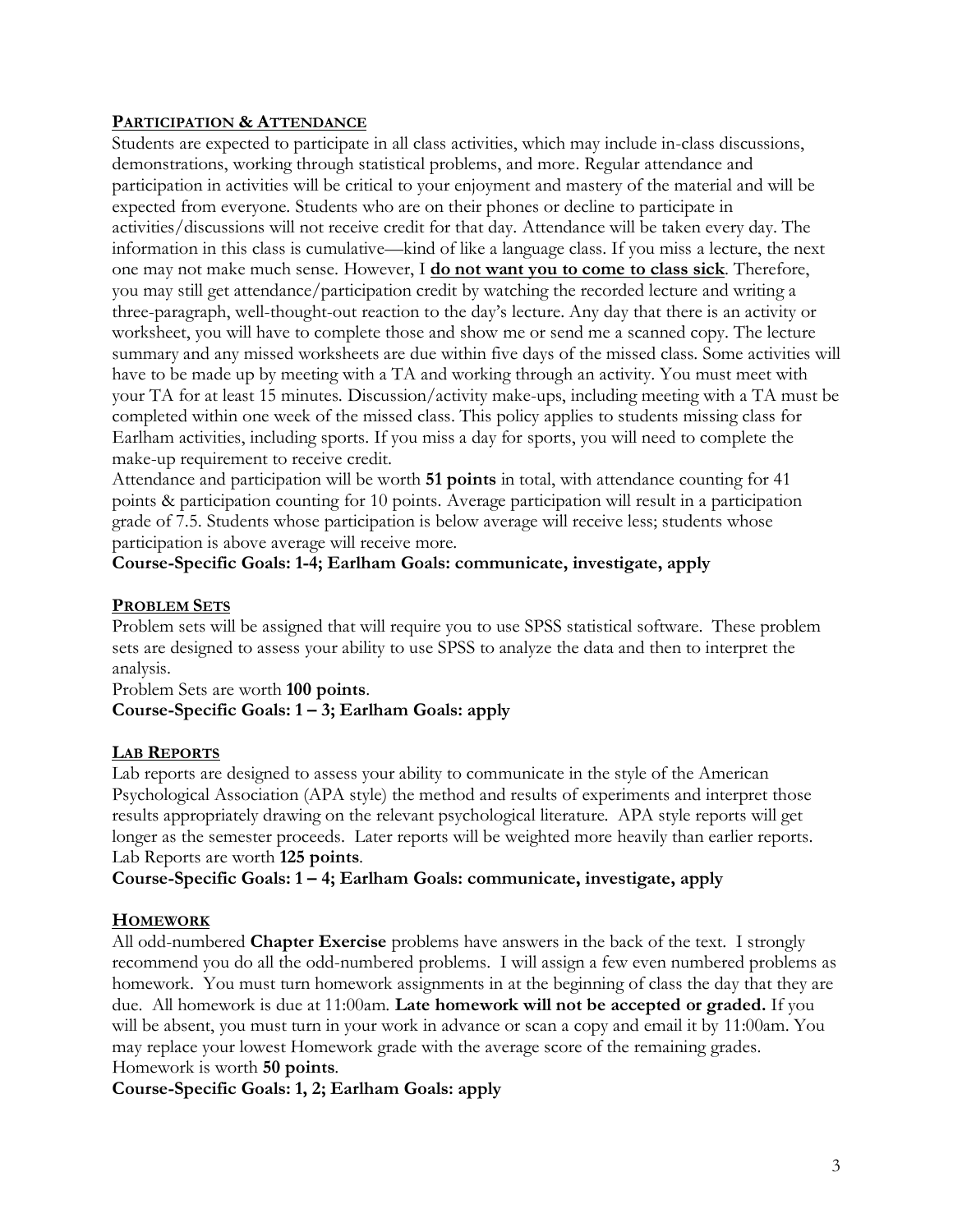## **QUIZZES**

There will be a quiz for each chapter (with a few exceptions). The quizzes will cover material from the book, assigned journal articles, and lecture. There are 9 quizzes, but only your 8 best quizzes will count towards your final course grade. Quizzes can only be made up in advance. If you are sick on the day of the quiz, that will have to count as your dropped quiz.

#### Quizzes are worth **48 points**.

## **Course-Specific Goals: 1, 2; Earlham Goals: apply**

## **EXAMS**

Exams may be a mixture of multiple choice, short answer, and essay. **Most of the exam questions will come from class and assignments (whether slides, activities or discussions) but some may also come solely from the textbook or other assigned readings.** There are 3 exams during the semester. The cumulative final is optional and can take the place of your lowest exam score. There will be no make-up tests. If you miss an exam, you will need to take the final. If you know in advance that you will miss the exam, you may take it early. **Finally, if you arrive after the first student has completed his or her exam, you will not be permitted to take the test, and you will receive a zero for the test**.

Exams are worth **126 points**.

The final exam for this class is scheduled for Monday, December 10 at 4:30pm. **Course Specific Goals: 1, 2**

#### **EXTRA CREDIT**

- You can earn up to 10 points of extra credit (added to your final grade out of 500 points) by participating in experiments carried out in the psychology department. You can sign up for these studies using Sona Systems (check Moodle for instructions).
- You can also earn up to 10 points of extra credit (added to your final grade out of 500 points) by reading *A Field Guide to Lies and Statistics* (also more recently published as *Weaponized Lies: How to Think Critically in the Post-Truth Era)* and completing the extra credit assignments on Moodle**.**
- **Late extra credit assignments will not be accepted.**
- **Students may earn up to 15 extra credit points in total** (added to your final grade out of 500 points). This means that you cannot get the maximum 10 points on *both* participation *and* the optional reading assignments. You can combine them however you like to reach a maximum of 15 points.
- Extra credit is offered to the class as a whole, and individual requests for extra credit are not appropriate. Extra credit points applied to a specific test or bonus questions on the test do not count against this total.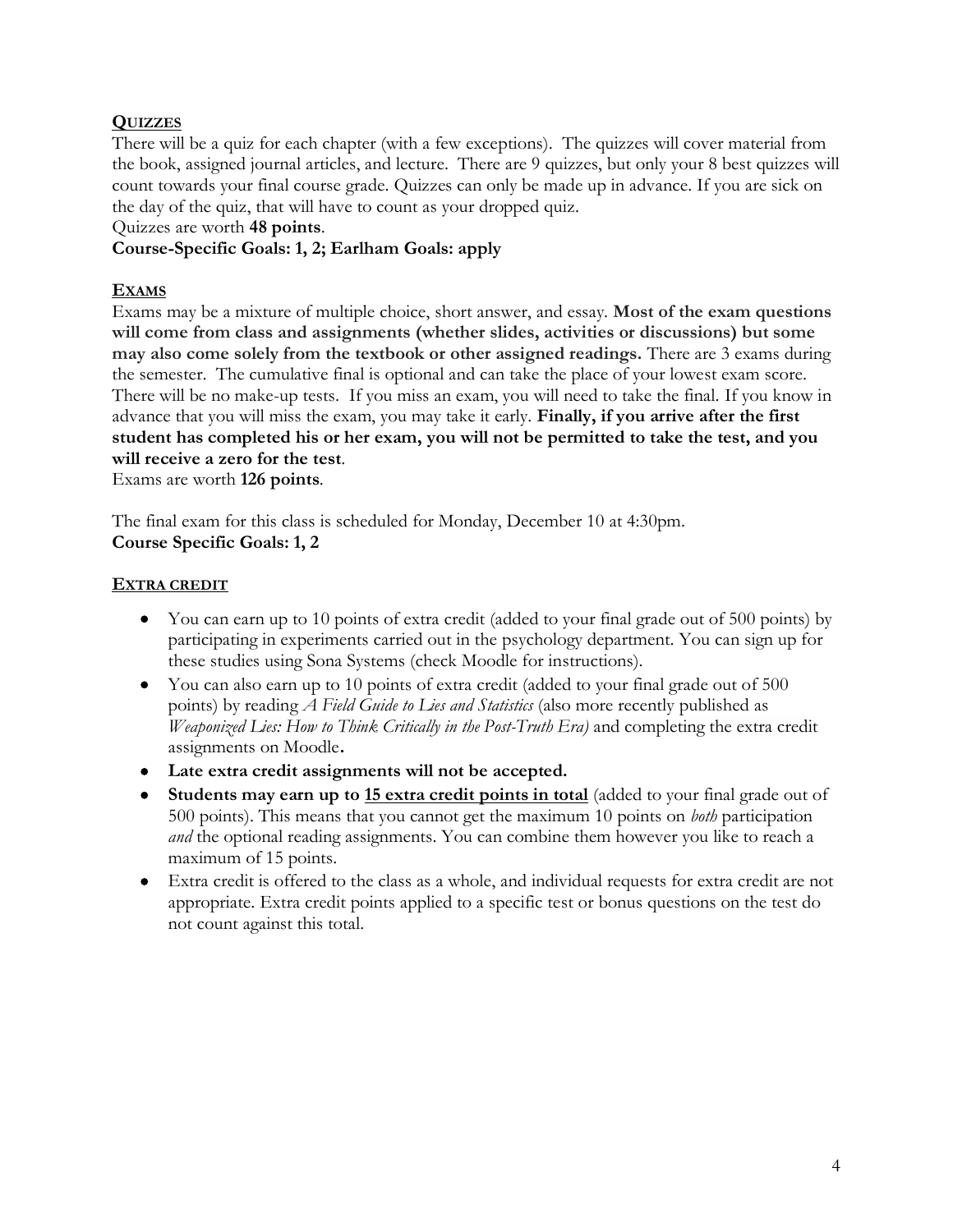## **GRADING**

| Participation/Attendance | 51  | A -: 450-464.5 A: 465-499.5; A +: 500             |
|--------------------------|-----|---------------------------------------------------|
| Problem Sets             | 100 | B-: 400-414.5; B: 415-434.5; B+: 435-449.5        |
| Lab Reports              | 125 | C: $350-364.5$ ; C: $365-384.5$ ; C+: $385-399.5$ |
| Homework                 | 50  | D -: 300-314.5; D: 315-334.5; D +: 335-349.5      |
| Quizzes                  | 48  | $F: 299.5$ or below                               |
| Exams (42 points each)   | 126 |                                                   |
| <b>TOTAI</b>             | 500 |                                                   |

There are three unit tests and one final, but one of them will be dropped.

There are nine quizzes, but one of them will be dropped.

There are 500 possible points in this course.

*Because there is ample extra credit (up to 15 points (3% of your grade), or 1/3 of a letter grade), I do not round grades. For example, 399.5 is a C+. Take advantage of your extra credit opportunities.*

## **POLICIES & ETIQUETTE**

## **LATE/MAKEUP POLICY**

#### *LAB REPORTS & PROBLEM SETS*

It is important to hand in your assignments on time. It allows me to give you the quickest feedback, and assignments have been scheduled at certain times to help learning. If you do not turn in your lab reports or problem sets on time, you will lose a letter grade for the first 24 hours that it is late, and another letter grade for each part of 12 hours thereafter. Thus, the best grade that can be received for an assignment turned in 2 hours late is a B, a C for one turned in 25 hours late, and a D for a one turned in 37 hours late. I generally grade promptly. Assignments turned in late will be graded when I have additional time, and I will not make an effort to get late assignments back to you quickly. You will have ample time to complete your written assignments. If you choose to wait until the last minute you run the risk that your computer dies or you catch the flu. **These will not be excuses for late assignments and you will be penalized, so do not procrastinate.** Assignments are due on Moodle. **Failure to attach files or attaching corrupted files is not an excuse for late work.** I recommend that you sign on to a different computer than the one you where you uploaded your file and try and download it to make sure it is uploaded properly. You are responsible for backing up your work. (See below for technology guidelines.)

## *TESTS & QUIZZES*

See policy in the evaluation section. As one test & one quiz are dropped, I **do not allow students to make up quizzes/tests**, except in rare circumstances.

## *PARTICIPATION/ATTENDANCE*

See the Attendance/Participation section above for information about class days that are missed.

#### *HOMEWORK*

Late homework will not be accepted.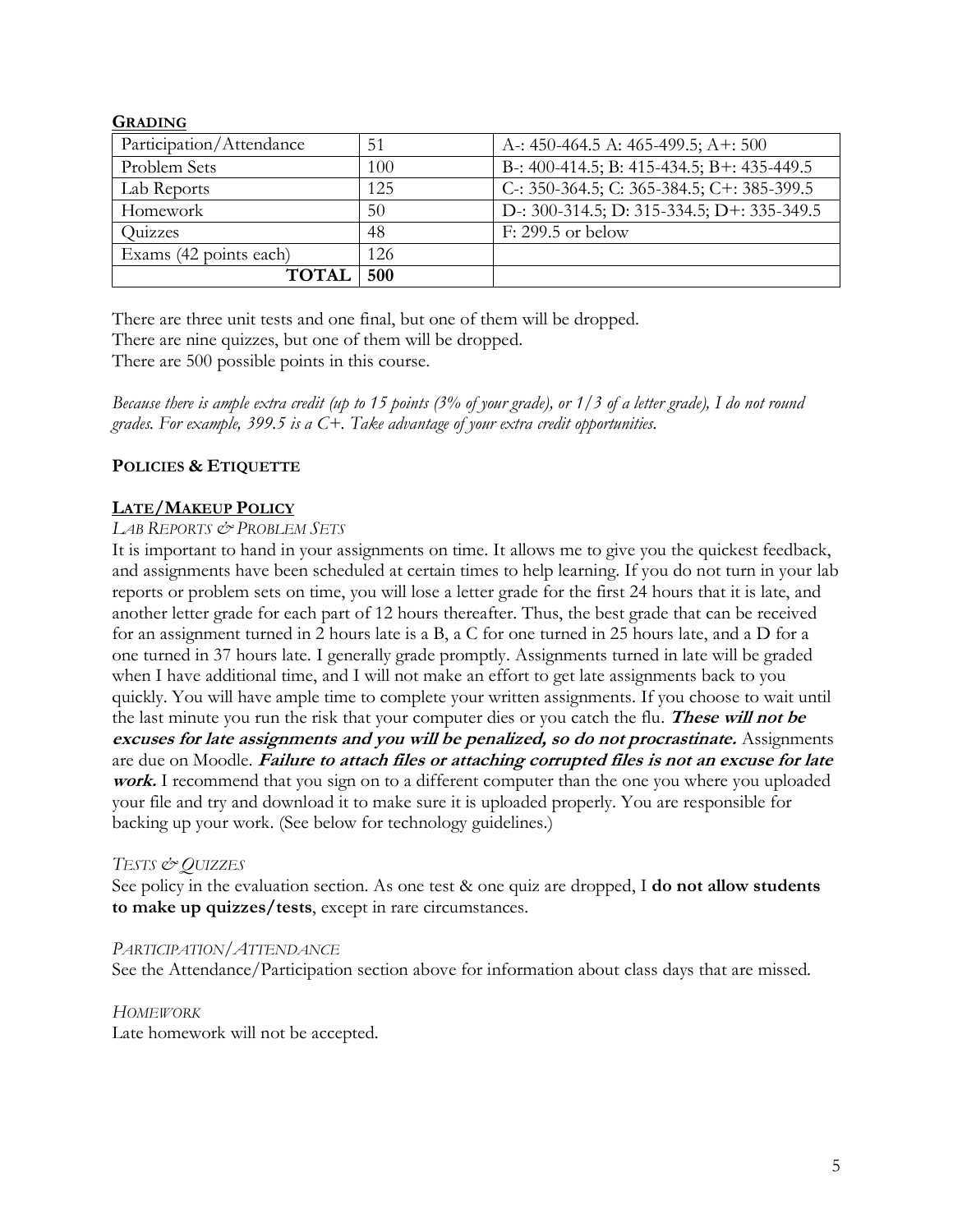#### **STUDENT MEETING POLICY**

Use rachaelreavis.youcanbook.me to schedule appointments with me. You do not need to check with me first—just sign up. When you sign up, you need to indicate specifically what you want to discuss. Prior to your scheduled appointment you need to complete all the assigned reading and practice problems for that topic, if you are meeting about class material you do not understand. You also need to have attempted an additional practice problem for that topic. If you arrive at our meeting and have not done all the assigned work and practice problems, I will not be able to meet with you.

## **EMAIL ETIQUETTE**

Many of you may be familiar with proper email etiquette when engaging in professional communication (like that between professors and students). Others of you may not have had experience with these types of communications, which is why I am including them here.

You are encouraged to contact me via e-mail with any questions that you may have, but I ask that you **check the syllabus and Moodle first** to see if your question can be answered. If every student asks me information that they can locate themselves, the time to answer them adds up quickly, and it takes away from my time to prepare quality lectures, provide feedback, and assist students in other ways. Please be courteous to me and to your fellow classmates and check the available resources.

Appropriate email: (a) begin with a greeting; (b) state who you are and which class/section you are in; (c) end with an appropriate signature. Don't forget to use spell-check!

Example of appropriate e-mail format:

'Rachael,

My name is [YOUR FULL NAME] and I am in your [NAME OF COURSE]\*. I have a question about X. I looked for the answer [in Moodle, on the syllabus, in the book, etc.], but I haven't been able to find it. Can you help?

Thanks,

[YOUR NAME]'

\*You don't have to tell me your course after the first few weeks, once I've learned your names.

Example of inappropriate e-mail format resulting in no response (lack of greeting; no personal identification; no reference to course name/section; no signature; spelling errors):

'So i was wonderign when you were gonna post the notes?'

Proper e-mail etiquette is *extremely* important in that (a) it enables me to be more efficient in helping you because I won't lose time trying to figure out who you are or what you are asking; (b) **it is a vital skill to have in the 'real world.'** Jobs and student positions have been lost because of unprofessional emails.

If you communicate with professionals outside of Earlham, be sure to use last names and titles, such as Ms. Smith or Dr. Johnson. If you are uncomfortable using a professor's first name at Earlham, ask them how they would prefer to be addressed. Almost all of your professors have doctorates, so Ms. and Mr. would not be appropriate unless a professor tells you otherwise. If you are uncomfortable using my first name, Professor Reavis or Dr. Reavis is appropriate.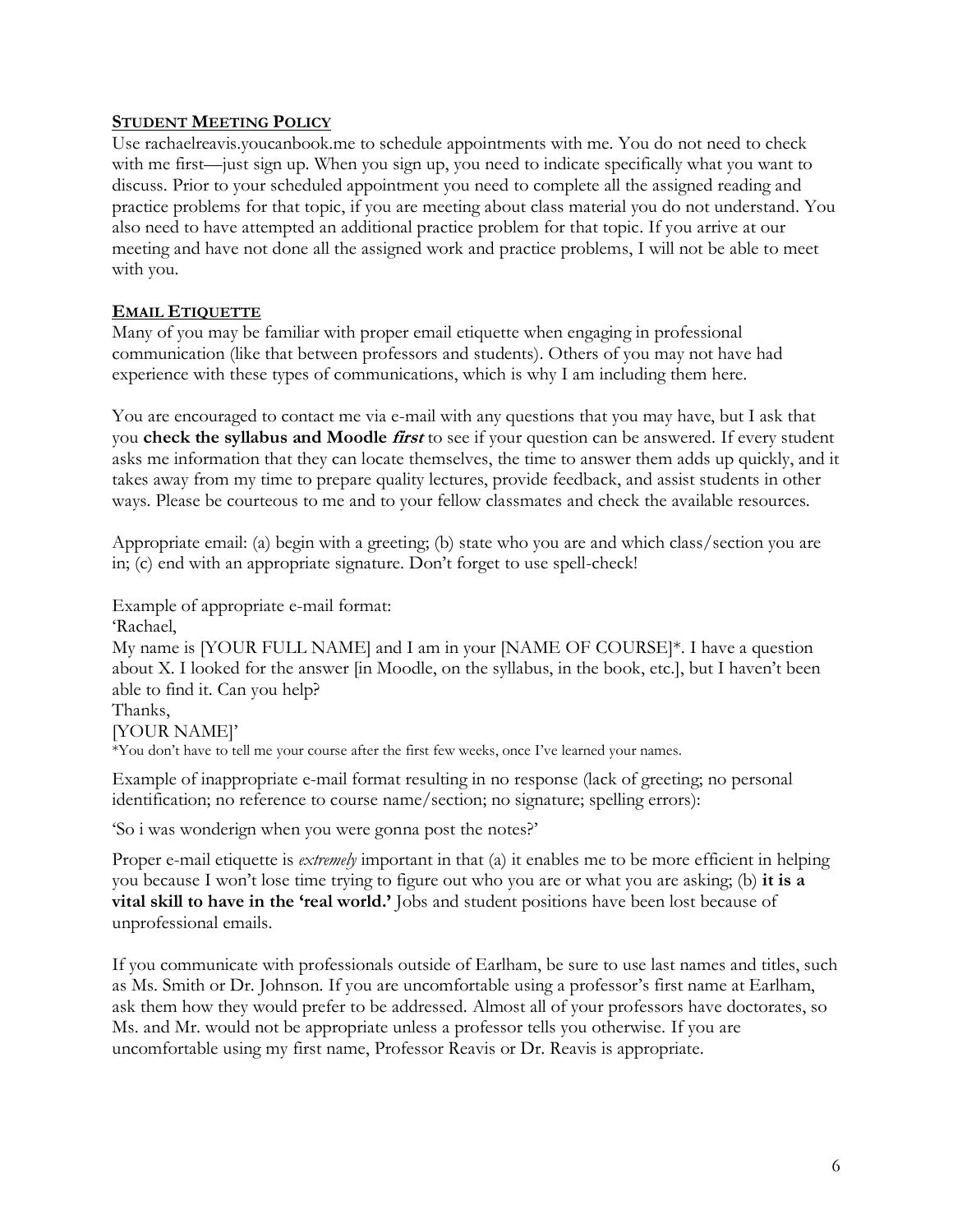## **ACADEMIC HONESTY**

Learning to think for yourself is at the heart of a liberal arts education and global citizenship. Treasure and cultivate these skills. Papers and other work, including digital creations, downloaded or copied from other sources, or in which words or ideas belonging to others have been deliberately misrepresented as your own, will receive an automatic F, as they thwart your learning process and damage the integrity of knowledge-discovery. **Homework assignments, problem sets, or lab reports that contain plagiarized portions will receive an automatic F.** If you are aware of a violation of academic integrity, it is your responsibility to take action. An excellent place to find help in knowing when and how to cite others' work appropriately can be found on the [Libraries page.](http://library.earlham.edu/friendly.php?s=academic_integrity) The site also includes Earlham's full statement on academic integrity and procedures for addressing academic violations of the Student Code of Conduct.

#### **TECHNOLOGY GUIDELINES**<sup>1</sup>

To be successful in college and beyond, you need to develop work habits that take potential technological problems into account. These habits will serve you in your career. Technological problems are a fact of life and are not considered unforeseen issues. (Your dorm falling into a sinkhole would qualify as "unforeseen"). Start early and save often. Always keep a backup of your work. Carbonite and Backblaze are two services that will automatically back your work up into a cloud. Or you can invest in an external hard drive. Or you can email yourself your work.

Computer viruses, lost flash drives, corrupted files, incompatible formats, WiFi connectivity problems – none of these unfortunate events should be considered an emergency. Technology problems will not excuse late work. Take the proper steps to ensure that your work will not be lost forever. Learn the locations and operating hours of all the computer labs on campus. Do not procrastinate. The Help Desk is also available (helpdesk@earlham.edu).

 $\overline{a}$ 

<sup>&</sup>lt;sup>1</sup> Drawn from material by George H. Williams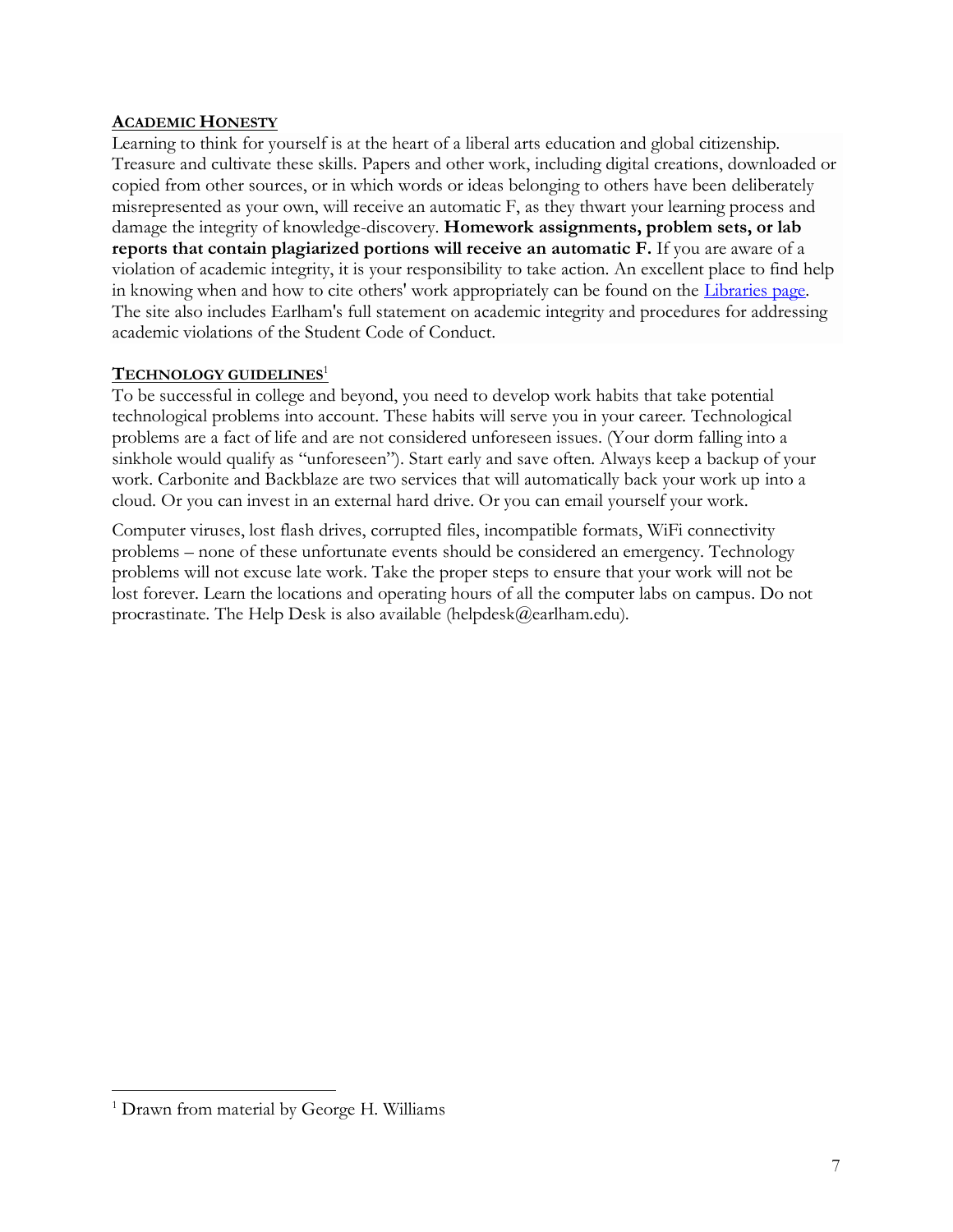# **RESOURCES**

# **TUTORING**

Tutoring services are recommended for any student who receives lower than a C on an exam, or whose overall GPA is a 2.7 or lower. Tutoring is a **free resource** available to all students. TAs have weekly group tutoring sessions, and you should take advantage of those first. You may sign up for a tutor [here.](http://www.earlham.edu/academic-enrichment-center)

# **COUNSELING SERVICES**

College can be a stressful time and can exacerbate existing issues or bring new ones up. Seeing a counselor is a healthy way to deal with stresses and mental health issues. Please do not hesitate to make an appointment with at [Counseling Services.](http://www.earlham.edu/counseling-services/)

# **STUDENTS WITH DISABILITIES**

Students with a documented disability (e.g., physical, learning, psychiatric, visual, hearing, etc.) who need to arrange reasonable classroom accommodations must request accommodation memos from the Academic Enrichment Center and contact their instructors each semester. For greater success, students are strongly encouraged to visit the [Academic Enrichment Center](http://www.earlham.edu/policies-and-handbooks/academic/policy-on-student-learning-disabilities/) within the first two weeks of each semester to begin the process.

Students in PSYC 245 **do not need** documented accommodations to request the following:

- A quiet place to take an exam (this does not apply to quizzes)
- Extended and uninterrupted time on <u>exams</u> (this does not apply to quizzes)
	- o Students *do* need accommodations if they intend to take the test, go to another class, and return to take it later. In these documented cases, I will work with the student to find a time on the test day when the exam can be completed uninterrupted.
	- o Students *do* need accommodations for extra time on *quizzes*. Students needing extra time will need to arrive early or take the quiz earlier in the day.
- Using a smart pen or other device that records lecture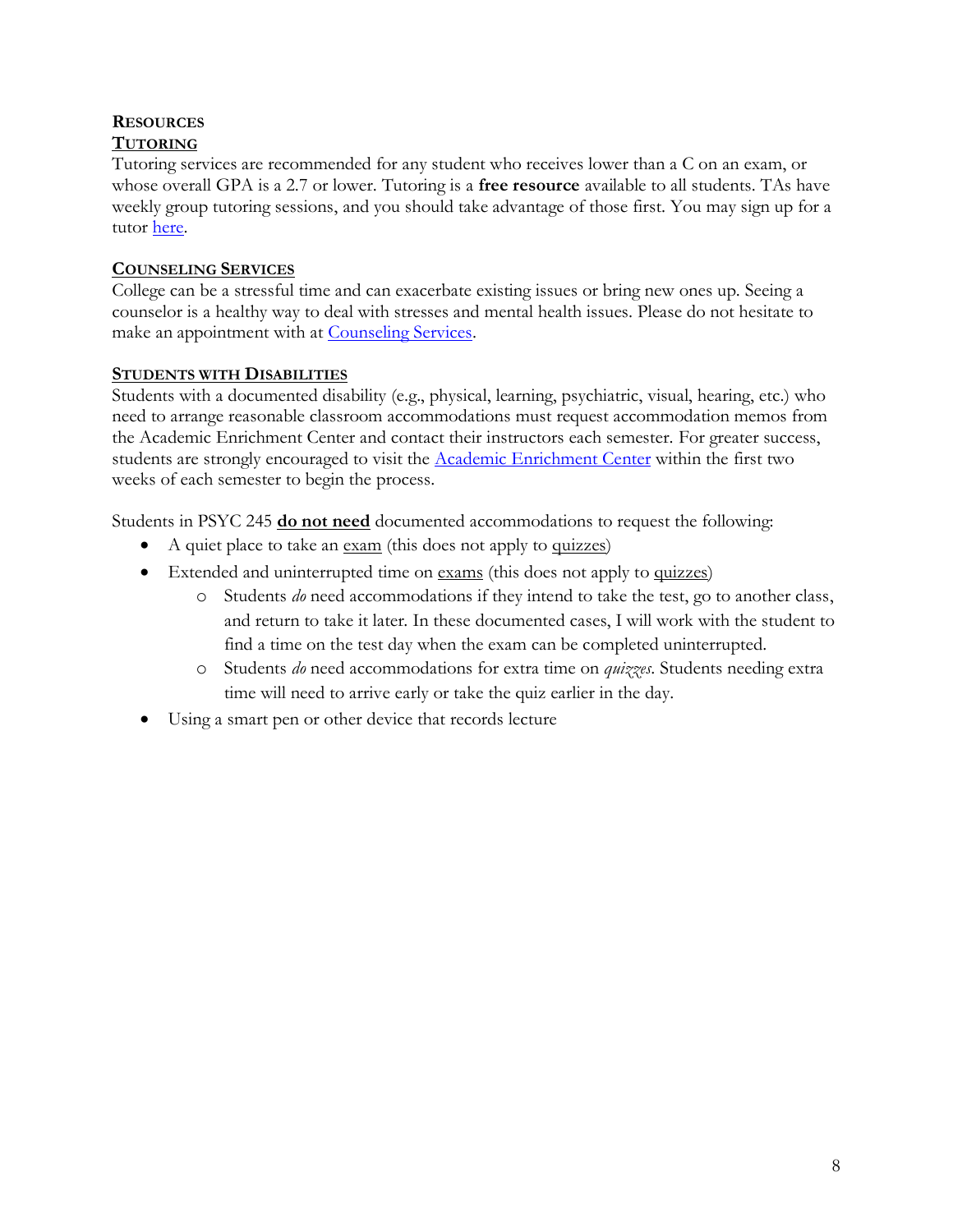# **SCHEDULE OF TOPICS & ASSIGNMENTS**

| * Please note that this schedule is tentative and may change as circumstances require. |                                                   |  |
|----------------------------------------------------------------------------------------|---------------------------------------------------|--|
| 8/22, Day 1, Week 1                                                                    | Topic: Introduction, Syllabus                     |  |
| 8/24, Day 2, Week 1                                                                    | Topic: What Is an Experiment?                     |  |
|                                                                                        | Reading: Chapter 1; Fuel of the Future (Moodle)   |  |
| 8/27, Day 3, Week 2                                                                    | Topic: Experiment/Levels of Measurement           |  |
|                                                                                        | <b>Reading:</b> Chapter 3                         |  |
|                                                                                        | <b>Quiz:</b> Chapter 1                            |  |
|                                                                                        | Due: Chapter 1 Homework                           |  |
| 8/29, Day 4, Week 2                                                                    | Topic: Levels of Measurement                      |  |
|                                                                                        | <b>Reading:</b> Chapter 3                         |  |
|                                                                                        | Topic: Reliability & Validity                     |  |
| $8/31$ , Day 5, Week 2                                                                 | <b>Quiz:</b> Chapter 3                            |  |
|                                                                                        | Due: Chapter 3 Homework                           |  |
| $9/3$ , Day 6, Week 3                                                                  | <b>Topic:</b> Collecting Data                     |  |
|                                                                                        | Reading: Chapter 4; Election Forecasting (Moodle) |  |
| $9/5$ , Day 7, Week 3                                                                  | <b>SPSS</b> Introduction                          |  |
|                                                                                        | Computer Lab                                      |  |
|                                                                                        | <b>Reading:</b> Chapter 5                         |  |
| $9/7$ , Day 8, Week 3                                                                  | Topic: Data Organization; Central Tendency;       |  |
|                                                                                        | Correlation                                       |  |
|                                                                                        | <b>Reading:</b> Chapter 5                         |  |
|                                                                                        | <b>SPSS</b>                                       |  |
| $9/10$ , Day 9, Week 4                                                                 | Analyze Walking Speed Lab & APA                   |  |
|                                                                                        | Computer Lab                                      |  |
|                                                                                        | Topic: Distributions/Z-Scores                     |  |
| 9/12, Day 10, Week 4                                                                   | <b>Quiz:</b> Chapters $4 & 5$                     |  |
|                                                                                        | Due: Problem Set 1                                |  |
|                                                                                        | Topic: Correlation                                |  |
| 9/14, Day 11, Week 4                                                                   | Reading: Chapter 6                                |  |
|                                                                                        | Due: Walking Speed Lab Report                     |  |
|                                                                                        | Topic: Correlation & Regression                   |  |
| 9/17, Day 12, Week 5                                                                   | Reading: Chapter 6                                |  |
| 9/19, Day 13, Week 5                                                                   | <b>Topic: Review</b>                              |  |
|                                                                                        | <b>Quiz:</b> Chapter 6                            |  |
|                                                                                        | Due: Problem Set 2                                |  |
| 9/21, Day 14, Week 5                                                                   | Exam 1                                            |  |
|                                                                                        | Topic: Probability                                |  |
| 9/24, Day 15, Week 6                                                                   | <b>Reading:</b> Chapter 7                         |  |
|                                                                                        | Topic: Probability & Hypothesis Testing           |  |
| 9/26, Day 16, Week 6                                                                   | Reading: Chapter 7                                |  |
|                                                                                        | Topic: Hypothesis Testing & Decision Errors       |  |
| 9/28, Day 17, Week 6                                                                   | Quiz: Chapter 7                                   |  |
| $10/1$ , Day 18, Week 7                                                                | Topic: Central Limit Theorem                      |  |
|                                                                                        | <b>Reading:</b> Chapter 8                         |  |
|                                                                                        | <b>Due:</b> Chapter 7 Homework                    |  |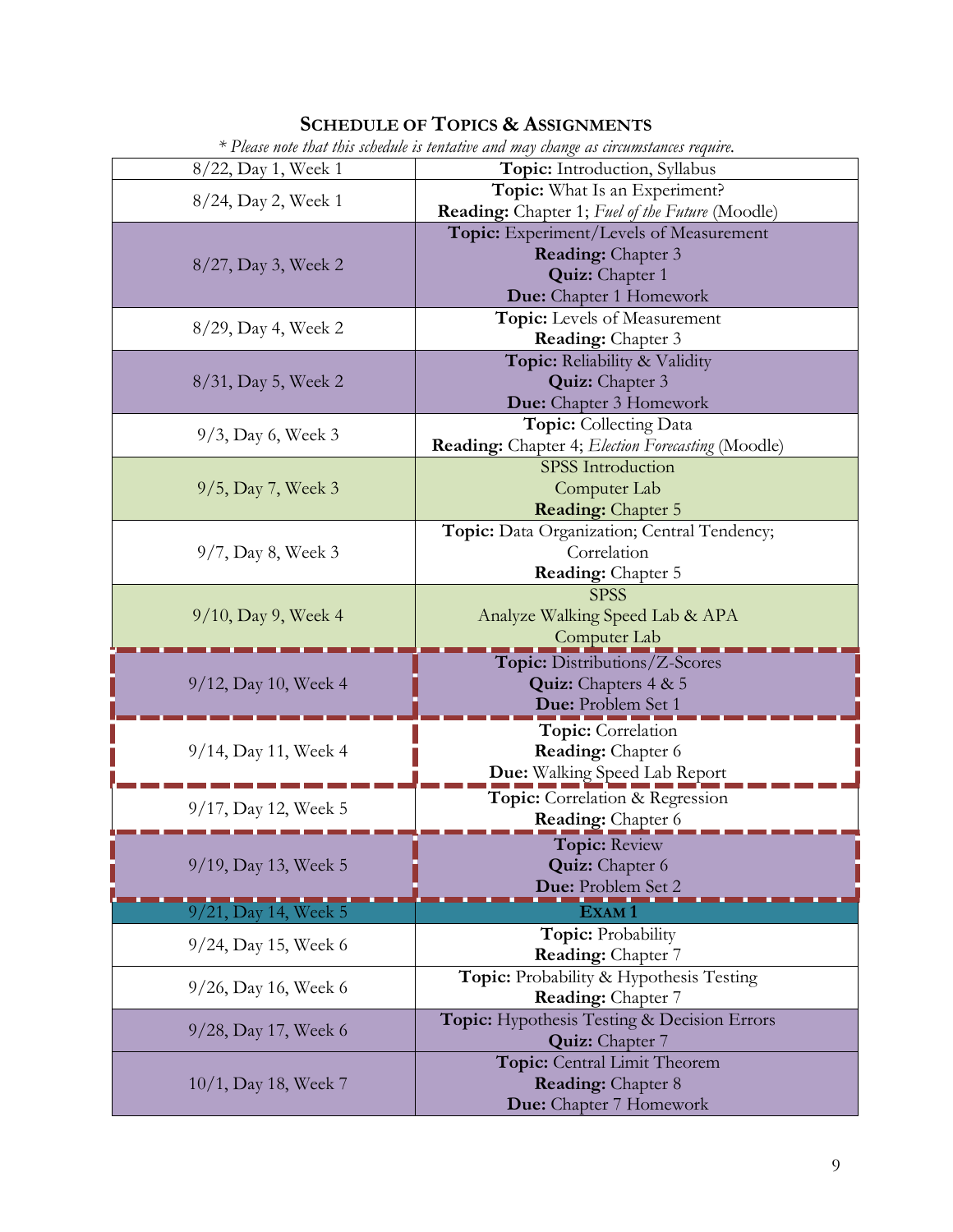| 10/3, Day 19, Week 7      | Topic: One-Sample t-test                     |
|---------------------------|----------------------------------------------|
|                           | <b>Reading:</b> Chapter 8                    |
| 10/5, Day 20, Week 7      | Topic: Power & Confidence Intervals          |
|                           | Due: Chapter 8 Homework                      |
| 10/8, Day 21, Week 8      | Topic: Within Subjects                       |
|                           | <b>Reading:</b> Chapter 10                   |
|                           | <b>Quiz:</b> Chapter $8 \& 10$               |
| $10/10$ , Day 22, Week 8  | <b>SPSS</b>                                  |
|                           | Paired t, Wilcoxon                           |
|                           | Computer Lab                                 |
| 10/12                     | No Class, Mid-Semester Break                 |
| 10/15, Day 23, Week 9     | Topic: Independent t-test                    |
|                           | Reading: Chapter 9                           |
|                           | Due: Problem Set 3                           |
|                           | Topic: Chi Square, Goodness of Fit           |
| 10/17, Day 24, Week 9     | <b>Reading:</b> Chapter 14 (p. 375-378)      |
|                           | <b>SPSS</b>                                  |
|                           | Independent t, Mann Whitney U, Chi Square,   |
| $10/19$ , Day 25, Week 9  | Goodness of Fit/Independence                 |
|                           | Computer Lab                                 |
| 10/22, Day 26, Week 10    | <b>Topic: Review</b>                         |
|                           | Quiz: Chapters 9 & 14                        |
|                           | Due: Chapters 9 & 14 Homework                |
|                           |                                              |
|                           | <b>Topic: Review</b>                         |
| 10/24, Day 27, Week 10    | Due: Stress & Anxiety Lab Report             |
|                           | EXAM <sub>2</sub>                            |
| 10/26, Day 28, Week 10    |                                              |
| $10/29$ , Day 29, Week 11 | Paired Associates Experiment<br>Computer Lab |
|                           | <b>Reading:</b> Chapter 11                   |
|                           | Topic: Multilevel Design                     |
| 10/31, Day 30, Week 11    | Reading: Chapter 11                          |
|                           | <b>SPSS</b>                                  |
|                           | Multilevel Design                            |
| 11/2, Day 31, Week 11     | Computer Lab                                 |
|                           | <b>Last Day to Drop</b>                      |
|                           | Topic: Multilevel Repeated Measures          |
| $11/5$ , Day 32, Week 12  | Reading: Chapter 11                          |
|                           | <b>Topic:</b> Multilevel Repeated Measures   |
| 11/7, Day 33, Week 12     | <b>Quiz:</b> Chapter 11                      |
|                           | <b>SPSS</b>                                  |
|                           | <b>Repeated Measures ANOVA</b>               |
| 11/9, Day 34, Week 12     | Computer Lab                                 |
|                           | <b>Due: Paired Associates Lab Report</b>     |
|                           | <b>SPSS</b>                                  |
| 11/12, Day 35, Week 13    | Stroop Experiment & Analysis<br>Computer Lab |